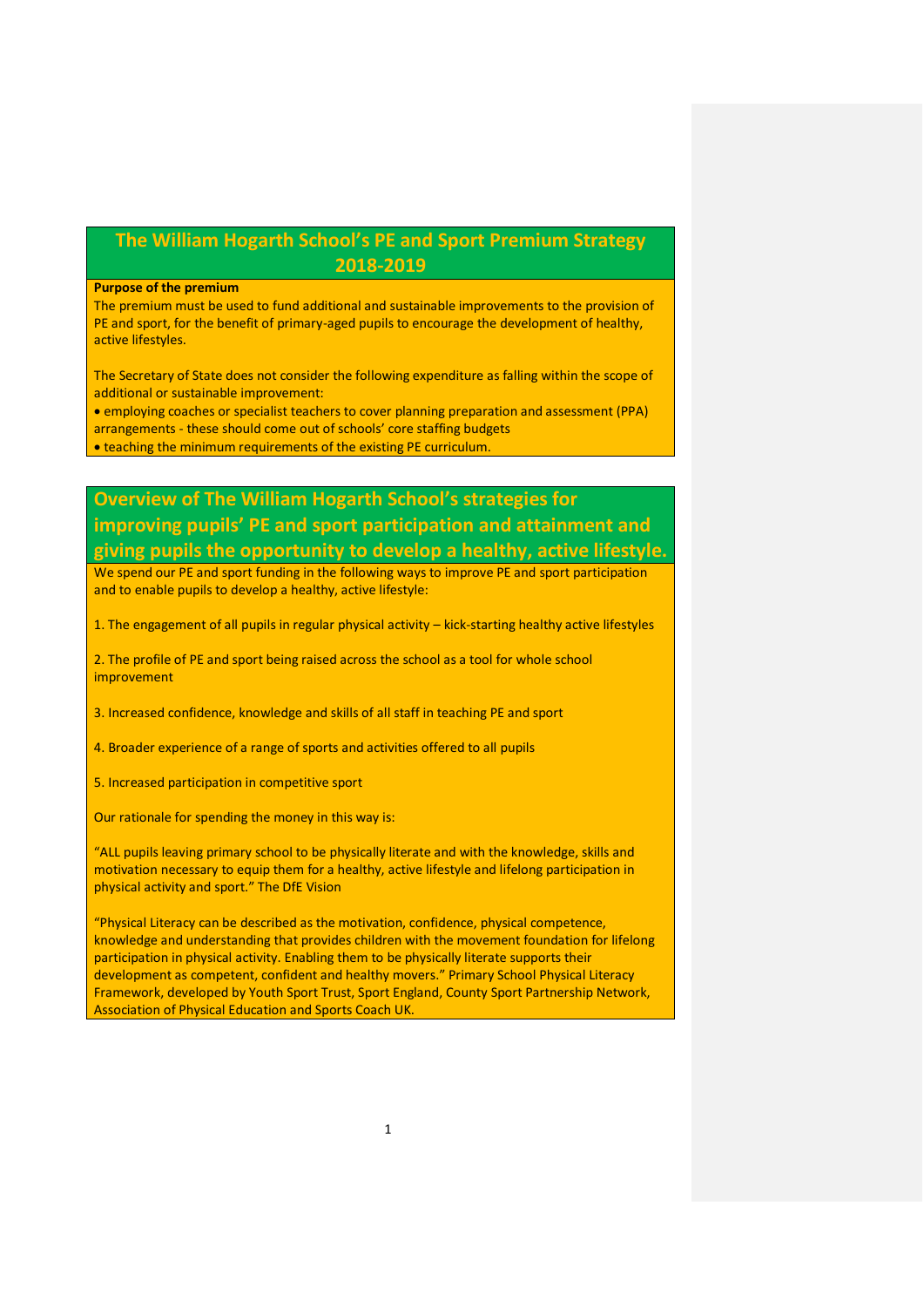**At The William Hogarth School, the PE and Sports funding is spent in a variety of ways with the direct and explicit aim of making additional and sustainable improvements to the provision of PE and sport for the benefit of all pupils to encourage the development of healthy, active lifestyles.** 

|                   | impact on PE, sport and healthy, active lifestyles' outcomes: |                   |                |               |                 |                 |                   |
|-------------------|---------------------------------------------------------------|-------------------|----------------|---------------|-----------------|-----------------|-------------------|
| <b>Academic</b>   | Allocated funding £9,300                                      |                   |                |               |                 |                 |                   |
| Year 2016-        |                                                               |                   |                |               |                 |                 |                   |
| 2017              |                                                               |                   |                |               |                 |                 |                   |
| PE and            | <b>School</b>                                                 | <b>Actions to</b> | <b>Planned</b> | <b>Actual</b> | <b>Evidence</b> | <b>Actual</b>   | Sustainabilit     |
| <b>Sport</b>      | Focus/                                                        | <b>Achieve</b>    | <b>Funding</b> | <b>Fundin</b> |                 | <b>Impact</b>   | $\mathbf{v}/$     |
| Premium           | planned                                                       |                   |                | g             |                 | (followin       | <b>Next Steps</b> |
| <b>Key</b>        | Impact on                                                     |                   |                |               |                 | g               |                   |
| <b>Outcome</b>    | pupils                                                        |                   |                |               |                 | <b>Review</b> ) |                   |
| <b>Indicator</b>  |                                                               |                   |                |               |                 | on pupils       |                   |
| $1.$ the          | Ensure all                                                    | Ensure all        | Pupil          | Theme         | All classes     | All pupils      | Ensure all        |
| engagemen         | pupils (yr1 to                                                | year              | premium        | week          | timetabled      | actively        | pupils            |
| t of all          | $6)$ are                                                      | groups are        | money is       | budget        | 2 hours of      | taking          | received 2        |
| pupils in         | partaking in                                                  | monitored         | available to   | £1,750        | PE/Sport a      | part in         | hours of          |
| regular           | at least 2                                                    | and               | help pupils    |               | week.           | lessons.        | taught PE         |
| physical          | hours of                                                      | timetabled        | with extra     |               | Always          |                 | every week        |
| $activity -$      | physical                                                      | for two           | curricular     |               | visual in       |                 | consistently      |
| kick-             | activity each                                                 | hours a           | sports clubs.  |               | timetables.     |                 | following the     |
| starting          | week in                                                       | week.             |                |               |                 |                 | curriculum        |
| healthy<br>active | school                                                        |                   | Theme<br>weeks |               |                 |                 | map in place.     |
| lifestyles        | through<br>curriculum                                         |                   | funding in     |               |                 |                 |                   |
|                   | and extra-                                                    | Plan and          | budget         |               |                 |                 |                   |
|                   | curricular.                                                   | monitor           |                |               |                 |                 |                   |
|                   |                                                               | activities        |                |               |                 |                 |                   |
|                   | May 2016                                                      | for healthy       |                |               |                 |                 |                   |
|                   | Healthy                                                       | living            |                |               |                 |                 |                   |
|                   | Living Week                                                   | week              |                |               |                 |                 |                   |
| $2.$ the          | Ensure all                                                    | Monitor           | N/A            | $\frac{1}{2}$ | All             | Children        | Train staff to    |
| profile of        | pupils from                                                   | assessment        |                |               | teachers        | more            | monitor           |
| PE and            | reception to                                                  | and pupil         |                |               | supported       | engaged         | progress          |
| sport being       | Year 6 are                                                    | voice for         |                |               | with REAL       | with PE         | across the        |
| raised            | being taught                                                  | PE.               |                |               | PE SoW.         | in              | year to be in     |
| across the        | through the                                                   | Look at           |                |               |                 | curriculu       | line with         |
| school as a       | principles of                                                 | progress          |                |               | Pupils are      | m time.         | ARE.              |
| tool for          | Create                                                        | across the        |                |               | enjoying        |                 |                   |
| whole             | Development                                                   | year              |                |               | the lessons     |                 |                   |
| school            | 's REAL PE                                                    | groups.           |                |               | more and        |                 |                   |
| improveme         | SoW.                                                          |                   |                |               | the range       |                 |                   |
| nt                |                                                               |                   |                |               | of activities   |                 |                   |
|                   |                                                               |                   |                |               | and             |                 |                   |
|                   |                                                               |                   |                |               |                 |                 |                   |
|                   |                                                               |                   |                |               | challenges      |                 |                   |
|                   |                                                               |                   |                |               | involved.       |                 |                   |
| 3. increased      | PE teacher                                                    | Ensure all        |                | £6,800        | All             | Teacher         | Monitor the       |
| confidence,       | from<br>Chiswick                                              | staff are         | Approximate    |               | teachers        | confidenc       | impact of         |
| knowledge         |                                                               | teaching          | ly             |               | supported       | e in PE         | support           |
| and skills        | School to                                                     | good or           | £6800          |               | with REAL       | improved        | through           |

**A breakdown of the 2016/17 expenditure is shown below, together with its**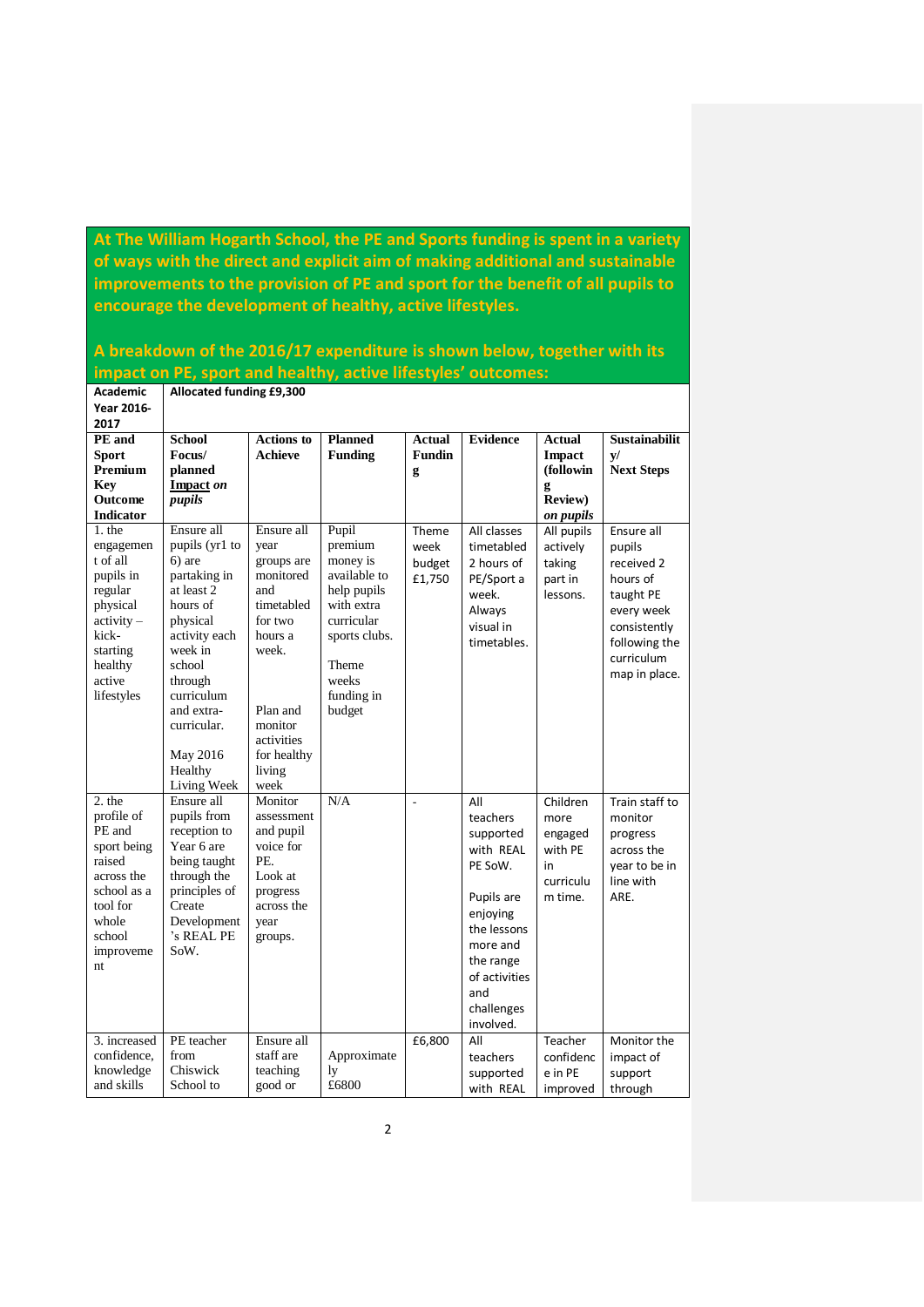| of all staff<br>in teaching<br>PE and<br>sport               | support each<br>member of<br>staff over a 6<br>week period<br>throughout<br>the year as<br>part of CPD<br>for the staff                                                                                                                                                                                                                                   | outstandin<br>g lessons<br>in PE.<br>Teacher<br>feedback<br>on areas in<br>PE/ |       |        | PE SoW.                                                                                                                                                                                                           | , more<br>teachers<br>teaching<br>PE<br>regularly.                                                     | lesson<br>observations                                                                                                   |
|--------------------------------------------------------------|-----------------------------------------------------------------------------------------------------------------------------------------------------------------------------------------------------------------------------------------------------------------------------------------------------------------------------------------------------------|--------------------------------------------------------------------------------|-------|--------|-------------------------------------------------------------------------------------------------------------------------------------------------------------------------------------------------------------------|--------------------------------------------------------------------------------------------------------|--------------------------------------------------------------------------------------------------------------------------|
| 5. increased<br>participatio<br>n in<br>competitive<br>sport | Ensure that<br>all pupils in<br>year 5 and 6<br>compete in at<br>least 1<br>School<br>Games<br>Competition<br>(Level 2)<br>Ensure all<br>KS2 pupils<br>have<br>competed<br>regular in<br>Level 1<br>school games<br>comeptiton.<br>Sport Impact<br><b>Sports</b><br>Partmership<br>Competition<br>Package to<br>enable entry<br>in Level 2<br>competition | Keep<br>records of<br>events and<br>competitor<br>$S_{-}$                      | £2500 | £2,500 | All Year 6<br>pupils and<br>85% of<br>Year 5s<br>represente<br>d the<br>school at<br>least once.<br>All Key<br>Stage 2<br>pupils<br>competed<br>in at least<br>one level 1<br>school<br>games<br>competitio<br>n. | Level 2<br>sports<br>results<br>improvin<br>g as more<br>pupils<br>engaging<br>with level<br>2 sports. | Increase the<br>opportunity<br>for level 1<br>school games<br>(intra school)<br>sport and<br>leadership<br>opportunities |
|                                                              |                                                                                                                                                                                                                                                                                                                                                           |                                                                                |       |        |                                                                                                                                                                                                                   |                                                                                                        |                                                                                                                          |

**A breakdown of the expenditure for the year 2017/2018 is shown below, together with its impact on PE, sport and healthy, active lifestyles' outcomes: Academic Allocated funding £16,800Year 2017-**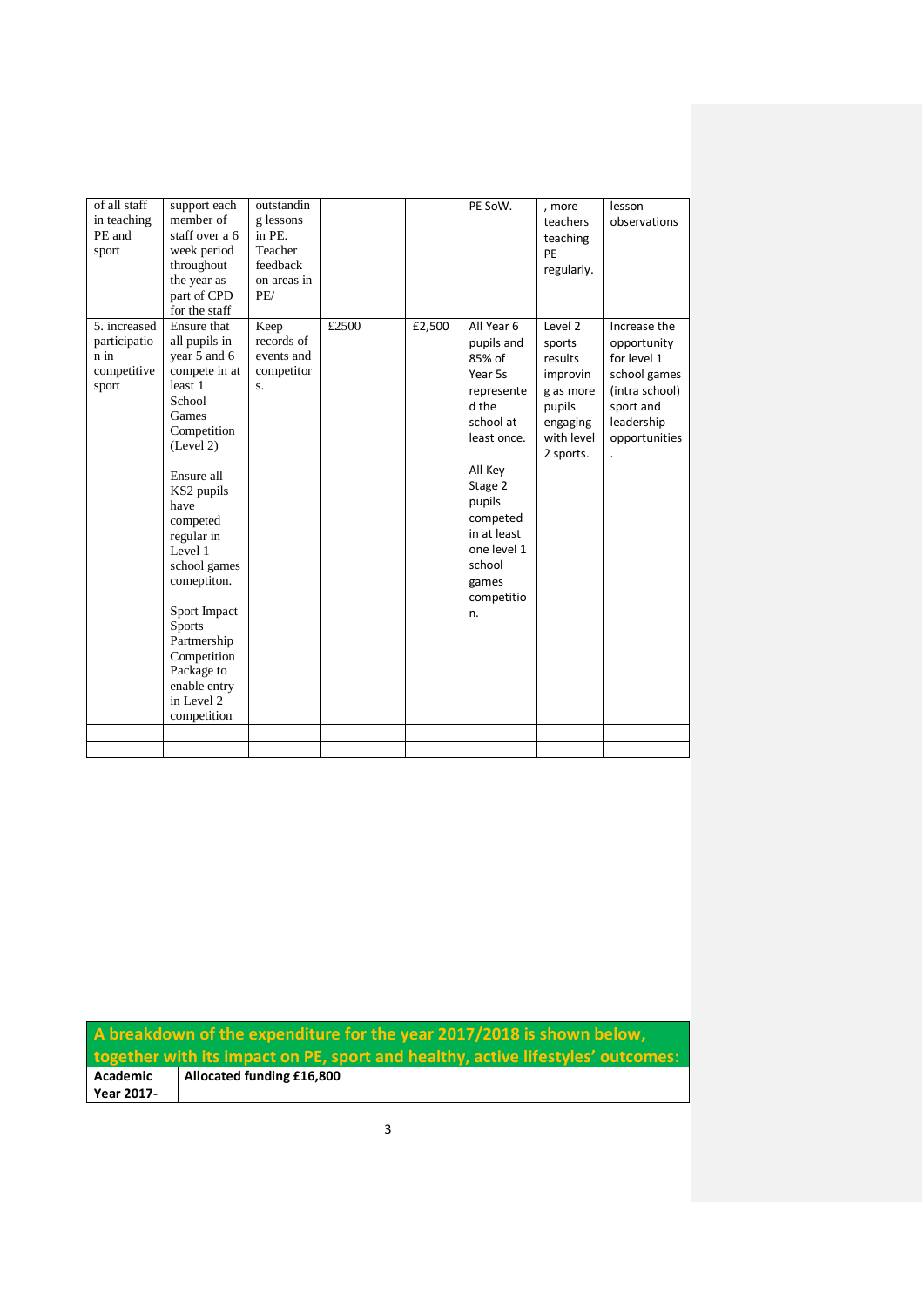| 2018                                                                                                                                      |                                                                                                                        |                                                                                                                                |               |               |                                                                              |                                                                       |                                                                                                                                                                               |
|-------------------------------------------------------------------------------------------------------------------------------------------|------------------------------------------------------------------------------------------------------------------------|--------------------------------------------------------------------------------------------------------------------------------|---------------|---------------|------------------------------------------------------------------------------|-----------------------------------------------------------------------|-------------------------------------------------------------------------------------------------------------------------------------------------------------------------------|
| PE and                                                                                                                                    | <b>School</b>                                                                                                          | <b>Actions</b>                                                                                                                 | <b>Planne</b> | <b>Actual</b> | <b>Evidenc</b>                                                               | <b>Actual</b>                                                         | Sustainabilit                                                                                                                                                                 |
| <b>Sport</b>                                                                                                                              | Focus/                                                                                                                 | to                                                                                                                             | d             | <b>Fundin</b> | e                                                                            | <b>Impact</b>                                                         | y/                                                                                                                                                                            |
| Premium                                                                                                                                   | planne                                                                                                                 | <b>Achieve</b>                                                                                                                 | <b>Fundin</b> | g             |                                                                              | (followin                                                             | <b>Next Steps</b>                                                                                                                                                             |
| <b>Key</b>                                                                                                                                | d                                                                                                                      |                                                                                                                                | g             |               |                                                                              | g                                                                     |                                                                                                                                                                               |
| Outcome                                                                                                                                   | <b>Impact</b>                                                                                                          |                                                                                                                                |               |               |                                                                              | <b>Review)</b>                                                        |                                                                                                                                                                               |
| <b>Indicator</b>                                                                                                                          | on                                                                                                                     |                                                                                                                                |               |               |                                                                              | on pupils                                                             |                                                                                                                                                                               |
|                                                                                                                                           | pupils                                                                                                                 |                                                                                                                                |               |               |                                                                              |                                                                       |                                                                                                                                                                               |
| $1.$ the<br>engagement<br>of all pupils<br>in regular<br>physical<br>$activity -$<br>kick-<br>starting<br>healthy<br>active<br>lifestyles | Increase %<br>of children<br>making<br>Expected<br>level in<br>EYFS for<br>moving<br>and<br>handling to<br>90%+        | PE<br>Coordinator<br>to support<br>EYFS staff in<br>how to<br>implement<br>Physical<br>Literacy<br>activities in<br>free flow. | £45           | 0             | Increase of<br>EYFS to over<br>90% - To be<br>monitored<br>Feb and<br>April. | <b>Insert EYFS</b><br>result                                          | Look to Sport Impact<br>to assist with ways<br>to help improve in<br>2018/19                                                                                                  |
|                                                                                                                                           | Develop<br>Year 4/5<br>play<br>leaders to<br>lead more<br>physical<br>games and<br>activities<br>during<br>lunchtimes. | Introduce<br>and train<br>Year 4/5<br>play leaders<br>using<br>Primary<br>Leaders                                              | £48           | £48           | Pupil voice<br>re:<br>lunchtimes.                                            | Lunchtimes<br>more<br>organised<br>since games<br>zones<br>introduced | Playground leaders<br>for following year to<br>be trained more<br>regularly. To add<br>more opportunities<br>for targeted children<br>to be engaged with<br>physical activity |
| $2.$ the<br>profile of<br>PE and<br>sport being<br>raised<br>across the                                                                   | Raise<br>profile of<br>PE and<br>Sport<br>across<br>school.                                                            | Weekly<br>newsletter<br>updates and<br>Sports<br>notice<br>board to be<br>updated.<br>All school                               | Free          |               | Check<br>weekly<br>newsletters<br>All events                                 | Sports reports<br>added after<br>each event                           | Continue with this<br>for 2018/19<br>-Sports Display<br>board to be<br>reintroduced<br>Ensure all events are                                                                  |
| school as a<br>tool for<br>whole<br>school<br>improveme                                                                                   |                                                                                                                        | sport events<br>to be added<br>to calendar<br>for<br>newsletter.                                                               | Free          |               | for term in<br>calendar                                                      | Inset not                                                             | added at beginning<br>of the term -<br>ongoing                                                                                                                                |
| nt                                                                                                                                        | Support<br>teachers to<br>use REAL<br>PE learning<br>cogs in<br>cross<br>curricular<br>learning                        | Deliver REAL<br>PE learning<br>cogs inset.                                                                                     | Free          |               |                                                                              | delivered due<br>to other WS<br>priorities                            |                                                                                                                                                                               |
| 3. increased                                                                                                                              | PE teacher<br>from                                                                                                     | Ensure all<br>staff are                                                                                                        | £6,800        | Insert        | All                                                                          | Standard of                                                           | Ensure all PE lessons                                                                                                                                                         |
| confidence,                                                                                                                               | Chiswick                                                                                                               | teaching good                                                                                                                  |               | cost of       | observed                                                                     | PE teaching                                                           | take place (2 hours                                                                                                                                                           |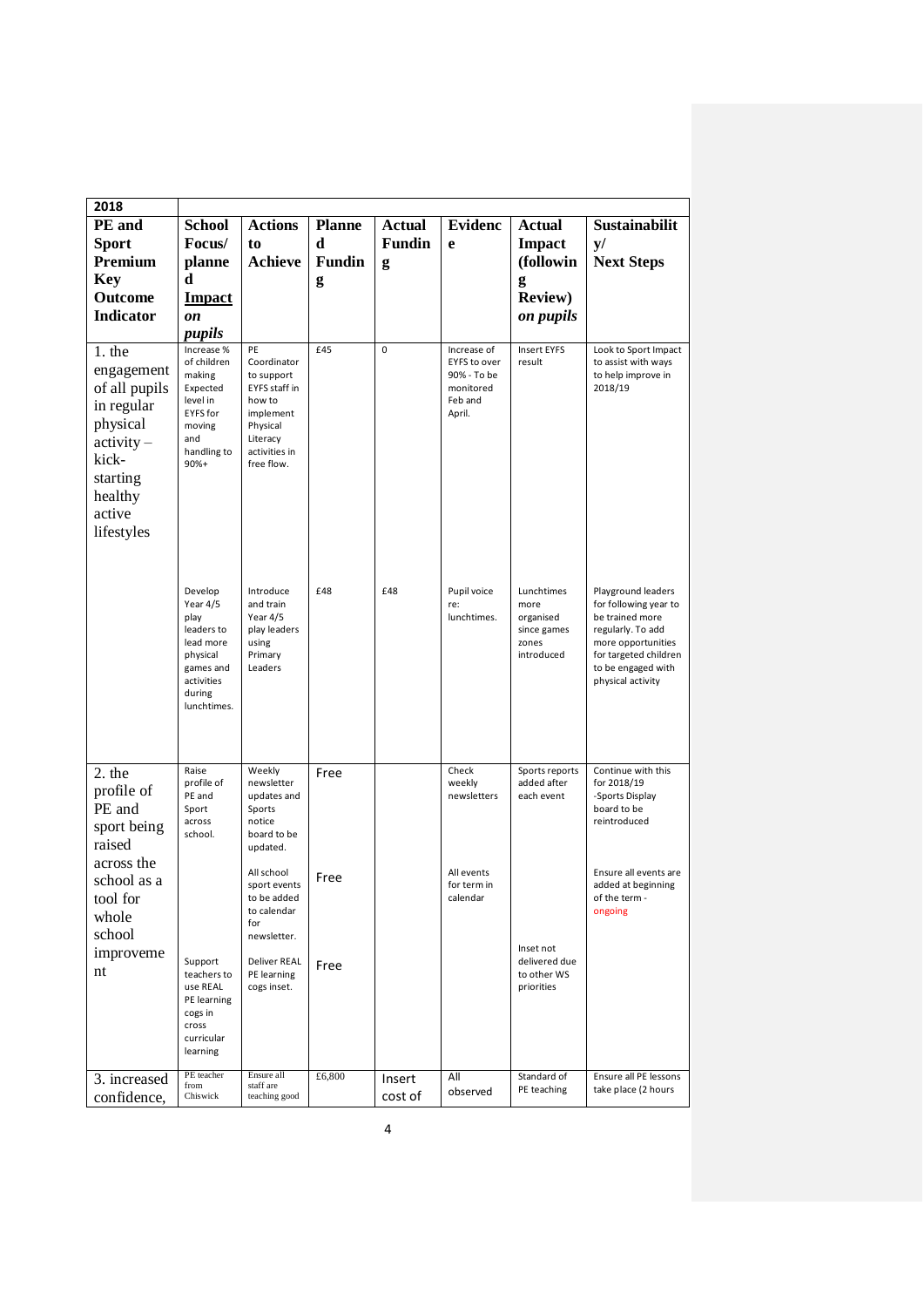| knowledge<br>and skills of<br>all staff in<br>teaching PE<br>and sport                               | School to<br>support each<br>member of<br>staff over a 6<br>week period<br>throughout<br>the year as<br>part of CPD<br>for the staff  | or outstanding<br>lessons in PE.<br>Teacher<br>feedback on<br>areas in PE/                                                               |                                                                                                        | two<br>terms                                   | lesson to<br>be rated as<br>good or<br>outstandin<br>g. | improved<br>with 50% of<br>teaching. Not<br>all classes<br>achieving 2<br>hours of Good<br>PE a week.                                   | of PE a week in<br>curriculum) in<br>2018/19                                                                                                           |
|------------------------------------------------------------------------------------------------------|---------------------------------------------------------------------------------------------------------------------------------------|------------------------------------------------------------------------------------------------------------------------------------------|--------------------------------------------------------------------------------------------------------|------------------------------------------------|---------------------------------------------------------|-----------------------------------------------------------------------------------------------------------------------------------------|--------------------------------------------------------------------------------------------------------------------------------------------------------|
| 4. broader<br>experience<br>of a range<br>of sports<br>and<br>activities<br>offered to<br>all pupils | Increase the<br>attainment of<br>Pupils across<br>all areas of<br>PE.                                                                 | Introduce new<br>Gymnastics<br>SoW, across<br>the school to<br>strengthen and<br>develop<br>physical<br>literacy.                        | £1,395 (inc.<br>whole staff<br>training).                                                              | N/A                                            |                                                         | Due to<br>anomaly<br>boards<br>installation<br>funding not<br>available                                                                 | PE coordinator to<br>look at PE<br>curriculum in<br>2018/19                                                                                            |
| 5. increased<br>participatio<br>n in<br>competitive<br>sport                                         | Increase<br>the<br>number of<br>intra<br>competitio<br>n so that<br>every year<br>group<br>competes<br>in a<br>minimum<br>one a term. | All year<br>groups who<br>receive<br><b>Table Tennis</b><br>to have<br>intra Table<br>Tennis<br>comp at end<br>of half-term<br>coaching  | £2,500 to<br>Sport<br>Impact for<br>entry to the<br>Youth<br>Games<br>competition<br>s in<br>Hounslow. | Insert<br>actual<br>cost to<br>Sport<br>Impact |                                                         | School on<br>course to<br>achieve Silver<br>Mark for<br>school games.<br>100% year 6<br>represented<br>school in level<br>2 competition | Look at criteria for<br>gold mark for<br>$2018/19 -$<br>Ensure<br>opportunities for all<br>Year 5 & 6 to<br>compete in level 2<br>competition at least |
|                                                                                                      |                                                                                                                                       | $Termly -$<br>intra sports<br>week,<br>where year<br>groups<br>compete in<br>a sport<br>"festival" in<br>school.                         | Free                                                                                                   |                                                |                                                         | 30% of Year 5<br>due to other<br>circumstance<br>in year group.                                                                         | once per academic<br>year.<br>Create level 1<br>competition<br>calendar with SLT<br>approval for<br>2018/19                                            |
|                                                                                                      |                                                                                                                                       | Set up<br>School<br>Sports<br>Council                                                                                                    | Free                                                                                                   |                                                |                                                         |                                                                                                                                         |                                                                                                                                                        |
|                                                                                                      |                                                                                                                                       | Identify<br>competition<br>calendar,<br>year 3 & 4<br>inter sport<br>emphasis on<br>learning to<br>compete<br>skills, and<br>experience. | Free                                                                                                   |                                                |                                                         | Majority of<br>Year 4 pupils<br>participated<br>in table tennis<br>against other<br>schools. 60%.                                       |                                                                                                                                                        |
|                                                                                                      | Increase<br>the<br>number of<br>pupils<br>across KS2<br>competing                                                                     | Year 5&6<br>look to<br>enter B and<br>sometimes<br>C teams to<br>competition<br>s.                                                       |                                                                                                        |                                                |                                                         | More<br>opportunities<br>to be found.                                                                                                   | Identify on Yearly<br>calendar<br>opportunities for<br>SEN pupils to<br>complete. All KS2                                                              |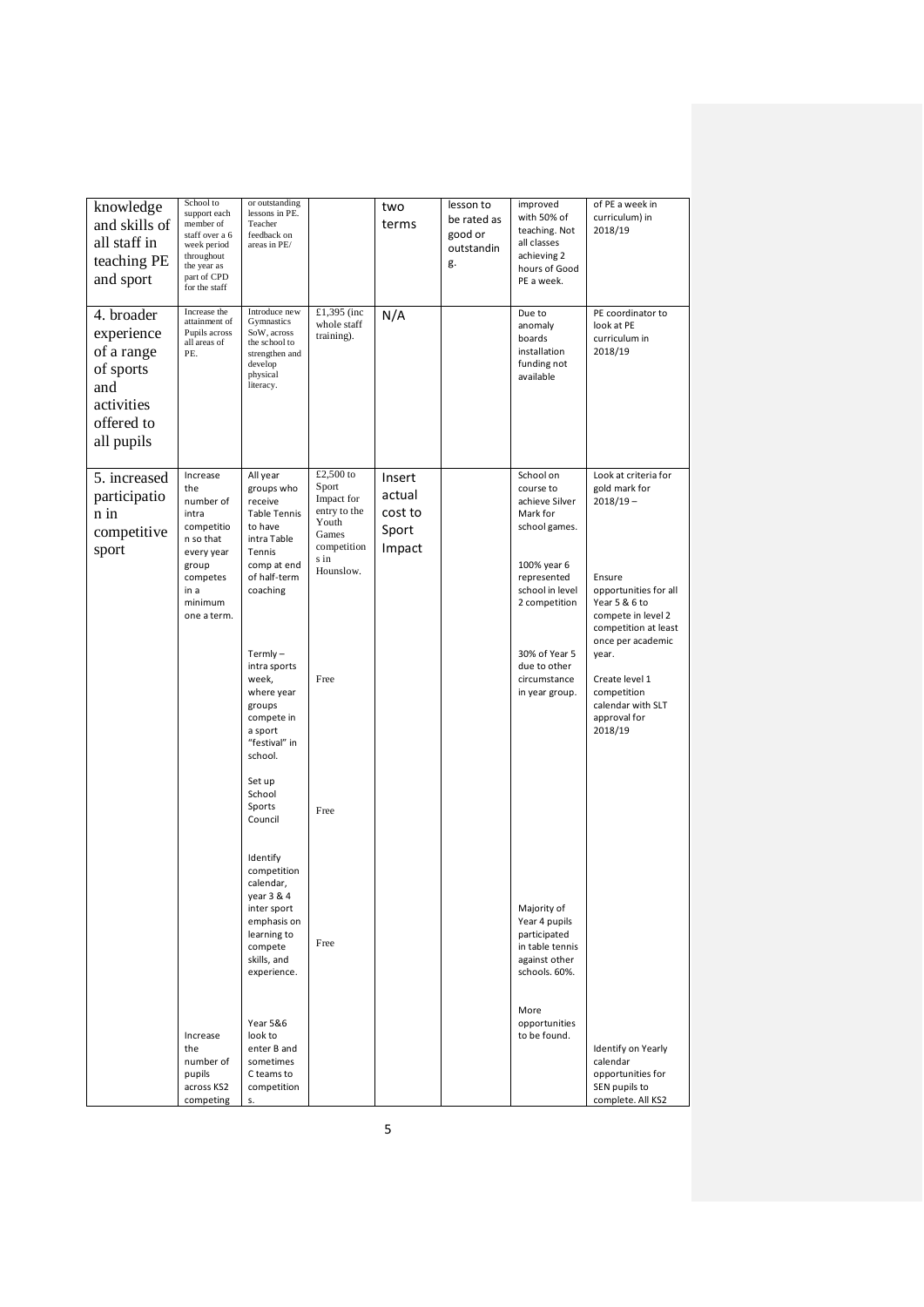| in inter<br>school<br>competitio<br>n to 75%                                                                                                     | Use SEND<br>register to<br>select pupils<br>for<br>Hounslow<br>Sports Days<br>$-$ Year 5/6 $-$<br>Year $3/4$ |  |  | SEN pupils to be<br>engaged in Level 2<br>school sport.<br>PolyBat competition<br>hosted by WHS will<br>aid this. |
|--------------------------------------------------------------------------------------------------------------------------------------------------|--------------------------------------------------------------------------------------------------------------|--|--|-------------------------------------------------------------------------------------------------------------------|
| Ensure all<br><b>SEND</b><br>pupils in<br>KS2<br>compete in<br>at least one<br>inter-<br>school<br>competitio<br>n during<br>the school<br>year. | Hosting<br>PolyBat<br>Competition<br>Summer<br><b>Term 2018</b>                                              |  |  |                                                                                                                   |

| A breakdown of the projected expenditure for the year 2018/2019 is shown                              |                                                                                                                              |                                                                                                                                       |               |               |                                                                                     |                                                                       |                                                                                                                                                             |  |  |  |  |  |  |
|-------------------------------------------------------------------------------------------------------|------------------------------------------------------------------------------------------------------------------------------|---------------------------------------------------------------------------------------------------------------------------------------|---------------|---------------|-------------------------------------------------------------------------------------|-----------------------------------------------------------------------|-------------------------------------------------------------------------------------------------------------------------------------------------------------|--|--|--|--|--|--|
| below, together with its projected impact:                                                            |                                                                                                                              |                                                                                                                                       |               |               |                                                                                     |                                                                       |                                                                                                                                                             |  |  |  |  |  |  |
| <b>Academic</b>                                                                                       | Allocated funding £16,800                                                                                                    |                                                                                                                                       |               |               |                                                                                     |                                                                       |                                                                                                                                                             |  |  |  |  |  |  |
| <b>Year 2018-</b>                                                                                     |                                                                                                                              |                                                                                                                                       |               |               |                                                                                     |                                                                       |                                                                                                                                                             |  |  |  |  |  |  |
| 2019                                                                                                  |                                                                                                                              |                                                                                                                                       |               |               |                                                                                     |                                                                       |                                                                                                                                                             |  |  |  |  |  |  |
| PE and                                                                                                | <b>Actions</b><br><b>School</b><br><b>Evidenc</b><br><b>Sustainabilit</b><br><b>Planne</b><br><b>Actual</b><br><b>Actual</b> |                                                                                                                                       |               |               |                                                                                     |                                                                       |                                                                                                                                                             |  |  |  |  |  |  |
| <b>Sport</b>                                                                                          | Focus/                                                                                                                       | to                                                                                                                                    | d             | <b>Fundin</b> | e                                                                                   | <b>Impact</b>                                                         | y/                                                                                                                                                          |  |  |  |  |  |  |
| <b>Premium</b>                                                                                        | planned                                                                                                                      | <b>Achieve</b>                                                                                                                        | <b>Fundin</b> | g             |                                                                                     | (followin                                                             | <b>Next Steps</b>                                                                                                                                           |  |  |  |  |  |  |
| <b>Key</b>                                                                                            | <b>Impact</b>                                                                                                                |                                                                                                                                       | g             |               |                                                                                     | g                                                                     |                                                                                                                                                             |  |  |  |  |  |  |
| <b>Outcome</b>                                                                                        | $\mathbf{on}$                                                                                                                |                                                                                                                                       |               |               |                                                                                     | <b>Review</b> )                                                       |                                                                                                                                                             |  |  |  |  |  |  |
| <b>Indicator</b>                                                                                      | pupils                                                                                                                       |                                                                                                                                       |               |               |                                                                                     | $\mathbf{0}n$                                                         |                                                                                                                                                             |  |  |  |  |  |  |
|                                                                                                       |                                                                                                                              |                                                                                                                                       |               |               |                                                                                     | pupils                                                                |                                                                                                                                                             |  |  |  |  |  |  |
| $1.$ the<br>engagemen<br>t of all<br>pupils in<br>regular<br>physical<br>$\text{activity} -$<br>kick- | Increase % of<br>children<br>making<br>Expected<br>level in EYFS<br>for moving<br>and handling<br>to 90%+                    | PE<br>Coordinator<br>to support<br><b>EYFS</b> staff in<br>how to<br>implement<br>Physical<br>Literacy<br>activities in<br>free flow. | £45           | $\Omega$      | Increase of<br><b>EYFS to over</b><br>90% - To be<br>monitored<br>Feb and<br>April. | <b>Insert EYES</b><br>result                                          | Look to Sport<br>Impact to assist<br>with ways to help<br>improve in 2018/19                                                                                |  |  |  |  |  |  |
| starting<br>healthy<br>active<br>lifestyles                                                           | Develop Year<br>5 play<br>leaders to<br>lead more<br>physical<br>games and<br>activities                                     | Introduce<br>and train<br>Year 4/5 play<br>leaders using<br>Primary<br>Leaders                                                        | £400          | £400          | Pupil voice<br>re:<br>lunchtimes.                                                   | Lunchtimes<br>more<br>organised<br>since games<br>zones<br>introduced | Playground leaders<br>for following year<br>to be trained more<br>regularly. To add<br>more opportunities<br>for targeted<br>children to be<br>engaged with |  |  |  |  |  |  |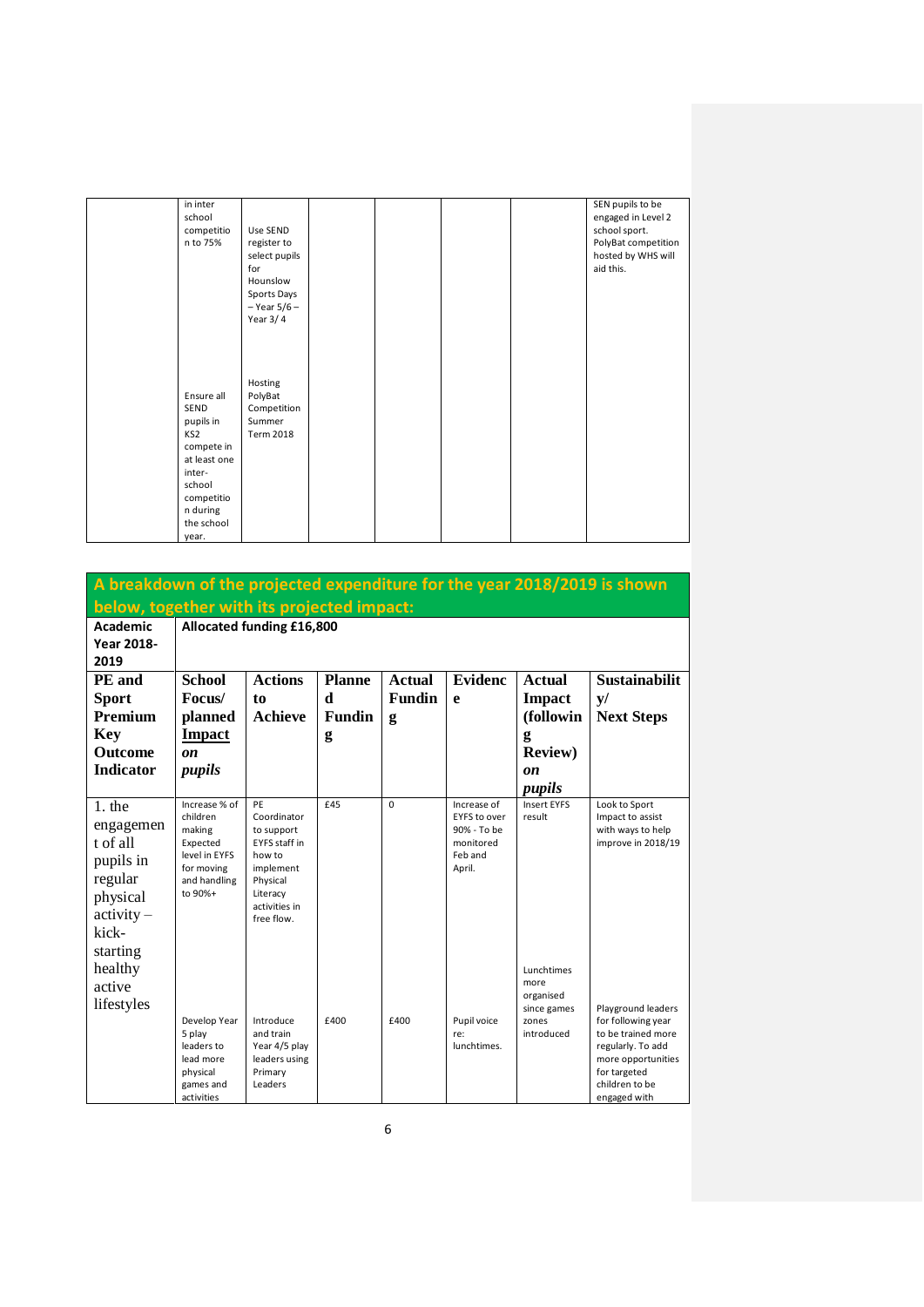|                                                                                                                                        | during<br>lunchtimes.                                                                                           |                                                                                                                                                                                                   |              |       |                                                                         |                                                          | physical activity                                                                                                                                                                        |
|----------------------------------------------------------------------------------------------------------------------------------------|-----------------------------------------------------------------------------------------------------------------|---------------------------------------------------------------------------------------------------------------------------------------------------------------------------------------------------|--------------|-------|-------------------------------------------------------------------------|----------------------------------------------------------|------------------------------------------------------------------------------------------------------------------------------------------------------------------------------------------|
|                                                                                                                                        | Healthy<br>Living Week<br>June 17th <sup>h</sup><br>2019                                                        | Provision of<br>wide range<br>of actities to<br>include:-<br>-Martial Arts<br>-Multi Skills<br>Fencing/Arch<br>er<br>-Healthy<br>Living<br>Workshop<br>-Yoga<br>-Tennis<br>-Netball<br>-Animal Fu | £3000        | t.b.c |                                                                         |                                                          |                                                                                                                                                                                          |
|                                                                                                                                        | Ensure chn<br>and teachers<br>are active<br>with fun<br>physical<br>activities for<br>approx 5<br>minutes daily | Thorough<br>trial of 5-a-<br>day and<br>GoNoodle                                                                                                                                                  | Free         | Free  | Chn more<br>active and<br>alert through<br>working day                  |                                                          | Encourage and<br>continue to remind<br>teachers of<br>importance of<br>breaking for 5<br>minutes of physical<br>activity during<br>working day.                                          |
| 2. the<br>profile of<br>PE and<br>sport being<br>raised<br>across the<br>school as a<br>tool for<br>whole<br>school<br>improveme<br>nt | Raise profile<br>of PE and<br>Sport across<br>school.                                                           | Weekly<br>newsletter<br>updates and<br>Sports notice<br>board to be<br>updated.<br>All school<br>sport events<br>to be added<br>to calendar<br>for<br>newsletter.                                 | Free<br>Free |       | Check<br>weekly<br>newsletters<br>All events for<br>term in<br>calendar | Sports<br>reports<br>added after<br>each event           | Continue with this<br>for 2019/20<br>-Sports Display<br>board to be<br>reintroduced<br>-Swimming<br>Champions<br>Ensure all events<br>are added at<br>beginning of the<br>term - ongoing |
| 3.<br>increased<br>confidence,<br>knowledge<br>and skills<br>of all staff                                                              | Sports Impact<br>- delivered 6<br>week Tennis<br>Coaching to<br>Year 1 teachers                                 | Year 1 teachers<br>used coaching<br>sessions as<br>CPD. Teachers<br>are able to<br>teach tennis to<br>their year<br>group                                                                         |              |       | All children<br>to have<br>developed<br>ball and<br>racket skills       | Standard of<br>teaching<br>tennis skills<br>has improved | EJ observed Year 1<br>teachers teaching<br>tennis lesson                                                                                                                                 |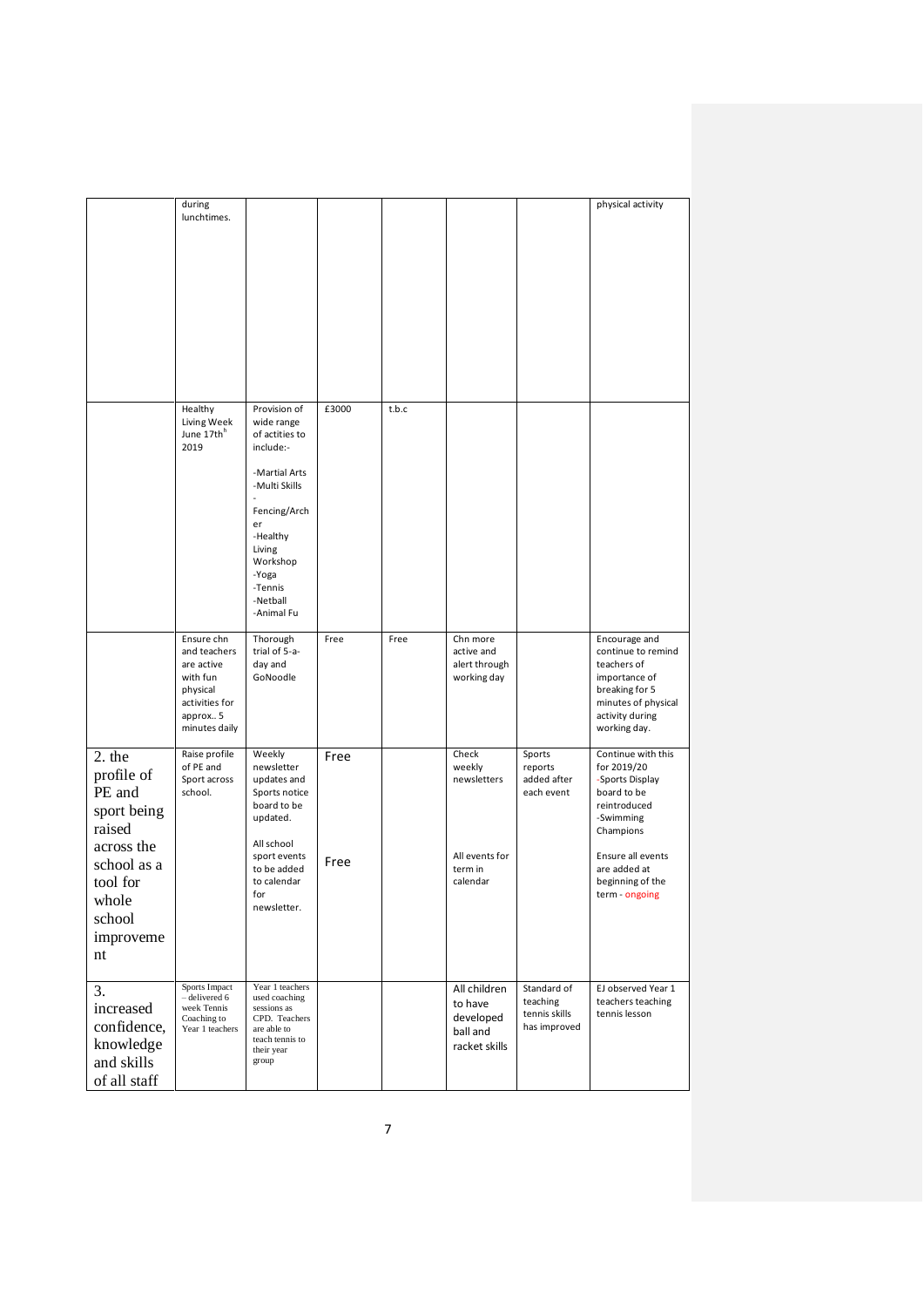| in teaching<br>PE and<br>sport                                                                       |                                                                                                                             |                                                                                                                                                                                                                                                                                             |                                                                                                                        |                                                |                                                                                                               |                                                                                                      |                                                                                                                                                                                                                                                                        |                       |
|------------------------------------------------------------------------------------------------------|-----------------------------------------------------------------------------------------------------------------------------|---------------------------------------------------------------------------------------------------------------------------------------------------------------------------------------------------------------------------------------------------------------------------------------------|------------------------------------------------------------------------------------------------------------------------|------------------------------------------------|---------------------------------------------------------------------------------------------------------------|------------------------------------------------------------------------------------------------------|------------------------------------------------------------------------------------------------------------------------------------------------------------------------------------------------------------------------------------------------------------------------|-----------------------|
| 4. broader<br>experience<br>of a range<br>of sports<br>and<br>activities<br>offered to<br>all pupils | Increase the<br>attainment of<br>Pupils across<br>all areas of PE.                                                          | To introduce<br>new<br>Gymnastics<br>SoW, across<br>the school to<br>strengthen and<br>develop<br>physical<br>literacy.<br>Get Set For PE                                                                                                                                                   | £495 plus<br><b>VAT</b>                                                                                                | N/A                                            |                                                                                                               |                                                                                                      | PE coordinator to<br>look at PE<br>curriculum in<br>2018/2019                                                                                                                                                                                                          |                       |
|                                                                                                      | Broaden<br>variety of<br>sports clubs<br>available to<br>children                                                           | Offer clubs to<br>attract more<br>girls<br>EAL<br>${\rm PP}$                                                                                                                                                                                                                                | Sport<br>Premium<br>budget                                                                                             | <b>TBC</b>                                     | Increased<br>uptake of<br>sports<br>clubs from<br>Girls<br>EAL chn<br>PP chn<br>Yoga<br>Netball<br>Acrobatics | Increased<br>uptake of<br>sports clubs                                                               | Analyse and<br>monitor numbers of<br>children who take<br>part in sports club<br>after school.                                                                                                                                                                         |                       |
| 5.<br>increased<br>participatio<br>n in<br>competitive<br>sport                                      | Increase the<br>number of<br>intra<br>competition<br>so that every<br>year group<br>competes in<br>a minimum<br>one a term. | All year<br>groups who<br>receive Table<br>Tennis to<br>have intra<br><b>Table Tennis</b><br>comp at end<br>of half-term<br>coaching<br>$Termly -$<br>intra sports<br>week, where<br>year groups<br>compete in a<br>sport<br>"festival" in<br>school.<br>Set up School<br>Sports<br>Council | £2,500 to<br>Sport<br>Impact for<br>entry to the<br>Youth<br>Games<br>competition<br>s in<br>Hounslow.<br>Free<br>Free | Insert<br>actual<br>cost to<br>Sport<br>Impact |                                                                                                               | School on<br>course to<br>achieve Silver<br>Mark for<br>school<br>games.                             | Look at criteria for<br>gold mark for<br>$2018/19 -$<br>Ensure<br>opportunities for all<br>Year 5 & 6 to<br>compete in level 2<br>competition at least<br>once per academic<br>year.<br><b>School Sports</b><br>Council to be<br>involved in school<br>games planning. |                       |
|                                                                                                      | Increase the<br>number of<br>pupils across<br>KS <sub>2</sub><br>competing in<br>inter school<br>competition<br>to 75%      | Identify<br>competition<br>calendar,<br>year 3 & 4<br>inter sport<br>emphasis on<br>learning to<br>compete<br>skills, and<br>experience.                                                                                                                                                    | Free                                                                                                                   |                                                |                                                                                                               | Majority of<br>Year 4 pupils<br>participated<br>in table<br>tennis against<br>other<br>schools. 60%. |                                                                                                                                                                                                                                                                        | <b>Comment [EL1]:</b> |